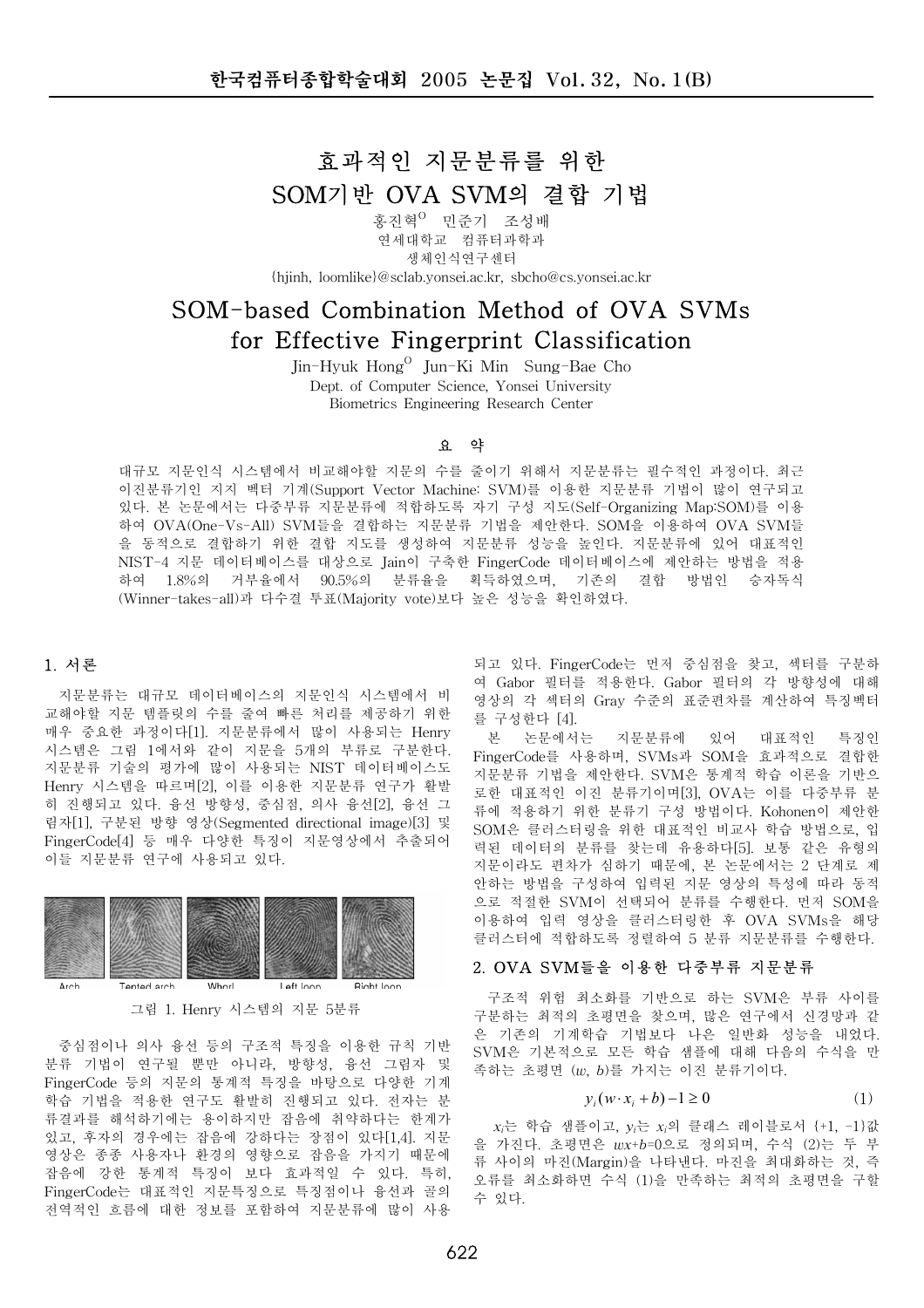$$
\min\left\{\frac{1}{2}\left\|w\right\|^2\right\}/\|w\|\tag{2}
$$

SVM은 이진분류기이기 때문에 다중부류 분류에 적용하기 위해서는 "One-Vs-All," "Pairwise"나 DAG (Directed Acyclic Graph) 등과 같은 분류기 구축 전략이 필요하다. 이진분류기 구축의 대표적인 방법으로서 OVA는 부류 개수  $k$  만큼의 SVM 모델을 생성하다 i번째 SVM은 i번째 부류에 속하는 색 플은 모두 양의 부류로, 그 외의 샘플은 모두 음의 부류로 구 분하여 분류를 수행한다.

j번째 SVM에 대해서 임의로 생성된 두 부류 사이의 최대 마지 2/ $\|W_i\|$ 는 다음의 수식으로 구해진다.

$$
y'_{j}(w_{i} \cdot x_{j} + b_{i}) - 1 \ge 0,
$$
  
if  $y_{j} = i$  then  $y'_{j} = 1$  else  $y'_{j} = -1$  (3)

 $k$ 개의 초평면 ( $w_1,b_1$ ), ..., ( $w_k,$   $b_k$ )를 구한 후에, 샘플 x는 각 결정함수로부터 얻어진 값 중에서 가장 큰 값을 가지는 것의 부류로 부류가 된다.

$$
\text{class}(x) \equiv \arg_{i=1,\dots,k} \max(w_i x + b_i) \tag{4}
$$

# 3. SOM을 이용한 SVM 분류기의 동적 선택

지문분류는 부류 간에는 큰 변화가 있고 부류 내에서는 적은 변화가 있는 5 부류로 지문영상을 분류한다[4]. 기존의 OVA SVM은 다수결 투표나 승자독식 같은 정적 결합 전략을 채택 하여 분류를 수행하였기 때문에 지역적 정확성을 고려하지 않 았다. 따라서 지역적 정확성을 고려하여 분류를 수행한다면 보 다 나은 분류 성능을 획득할 수 있다[6]. 이를 위한 대표적인 방법인 동적 분류기 선택 기법에서는 특징공간을 다수의 분류 기로 구분하여 각 부분에 최적인 분류기를 결정한다. 특징공간 에서 새로운 샘플에 대응하는 분류기가 분류를 수행한다.



그림 2. 제안하는 방법의 동작 순서

본 논문에서는 그림 2에서와 같이 학습 단계를 3 과정으로 구성한다. 먼저 OVA SVM들을 생성하고, 학습 샘플을 클러스 터링한 후 각 클러스터에 적절한 OVA SVM들이 정의되어 있 는 순서 지도를 구성한다. Jain 등이 제안한 FingerCode를 이 용하여 5개의 SVM을 OVA 전략에 따라 학습한다. 각 SVM은 입력 지문이 초평면으로부터 얼마나 떨어져 있는지를 나타내는 마진을 출력한다. 종종 불확실한 영상이 있기 때문에, 결정적 접근법으로는 높은 성능을 얻기가 어렵다[3]. 따라서 본 논문에 서는 데이터의 지역성을 고려하여 이러한 문제를 해결한다.

샘플들 사이의 지역성을 측정하기 위해서 본 논문에서는 Kohonen의 자기 구성 지도를 이용하여 OVA SVM들의 출력 값을 바탕으로 샘플을 클러스터링한다. x를 OVA SVM들의 출 력값으로 구성된 입력 벡터라고 가정하면, SOM의 각 출력 노 드  $i$ 에는 가중치 벡터  $w_i$ 가 부여된다.  $x$ 와  $w_i$  사이의 유클리드 거리가 최소가 되는 승자 출력 노드 wc는 다음과 같이 구해진 다

$$
||x - w_c|| = \min_{i} \{ ||x - w_i|| \}
$$
 (5)

승자 노드 주위의 이웃 노드  $N_c$ 를 포함해서 모든 노드의 가 중치를 수식 (6)에 근거하여 시간 *t*에서 시간 *t*+1로 갱신한다. 단,  $a(t)$ 는 학습율이며 0과 1사이의 값을 갖는다.

$$
w_i(t+1) = w_i(t) + a(t)[x(t) - w_i(t)]
$$
 (6)

학습 샘플에 대한 클러스터링이 끝나면, 그림 3에서와 같이 학습 샘플의 분류를 나타내는 지도를 구성한다. 최종적으로 지 도의 각 셀에서의 OVA SVM들의 순서를 해당 셀에서의 각 부류의 샘플의 수와 분류율에 따라 결정한다. 하나의 셀에서 whorl 지문이 다른 지문보다 많고 분류율도 높다면, whorl을 분류하는 SVM이 다른 OVA SVM들보다 먼저 평가된다. 복수 의 OVA SVM이 양의 값을 가지는 애매모호한 지문영상이 있 기 때문에. OVA SVM의 평가 순서를 샘플의 수와 분류율에 따라 정함으로써 이런 문제를 해결할 뿐만 아니라 확률적으로 오류를 최소화한다.



그림 3. 제안하는 방법의 구조

지문 분류는 먼저 입력 샘플을 OVA SVM을 이용하여 분류 하고, SOM을 이용하여 그 결과를 클러스터링 한다. 입력 샘플 에 대한 클러스터가 결정되면, 그림 3에서와 같이 해당 클러스 터의 OVA SVM의 순서를 고려하여 OVA SVM 포섭구조를 구성한다. 만약 해당 클러스터의 값이 "ATLRW" 이면 arch를 분류하는 SVM이 먼저 arch 클래스에 속하는지 안 속하는지를 결정한다. 만약 속하지 않는다고 결정되면 부류가 결정될 때까 지 다음 부류에 대한 SVM이 소속여부를 평가한다. 모든 OVA SVM이 속하지 않는다고 결정할 경우에 샘플의 수와 분류율이 임계치를 넘는다면 처음의 클래스로 분류시켜 확률적으로 오류 가 최소가 되도록 한다. 결국 포섭구조로 구성된 OVA SVM를 은 클러스터에 따라 다르게 구성되어 입력 샘플의 지역적 특성 에 따라 동적으로 분류를 수행하여 보다 높은 분류 성능을 획 특한다.

#### 4. 실험 및 결과

#### 4.1 실험환경

Jain 등이 수행한 것과 같이, NIST-4에서 추출한 FingerCode를 이용하여 제안하는 방법을 검증하였다[4].